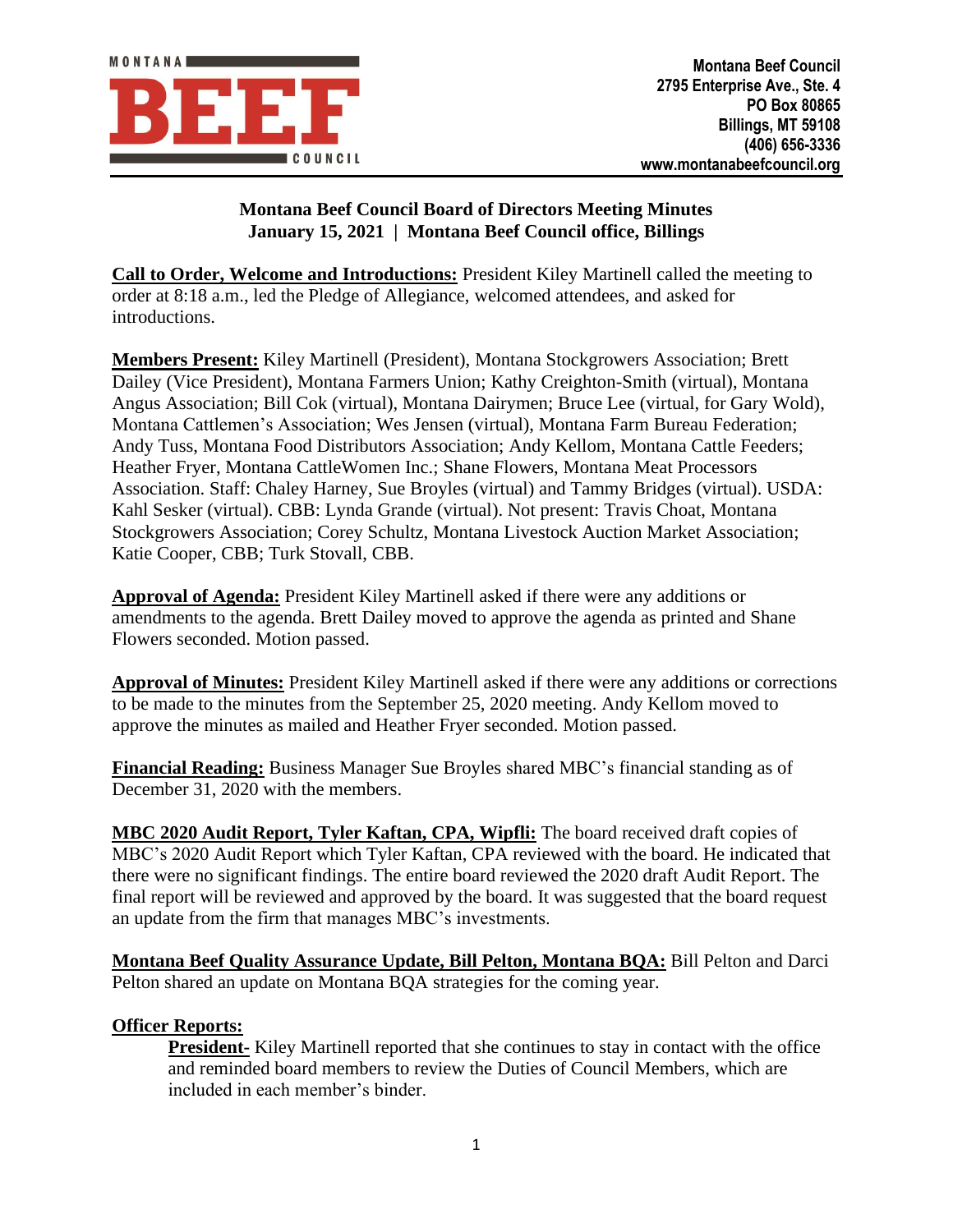## **Officer Reports (continued):**

**Vice President-** Brett Dailey did not have anything to report but also encouraged board members to stay engaged and attend meetings.

**Executive Director-** Chaley Harney provided an update on the status of the R-CALF v. USDA lawsuit as well as a program update for the past few months.

## **National Reports:**

**Cattlemen's Beef Board-** Lynda Grande shared that she will be attending the virtual Winter Business Meetings and is looking forward to the new committee structure based on the new Beef Industry Long Range Plan.

Libby Stauder introduced herself as the newest CBB staff member and a resource for MBC on issues relating to checkoff misinformation and issues communication. Greg Hanes shared a CEO update and provided a checkoff lawsuit update.

**U.S. Meat Export Federation-** Heather Fryer and Brett Dailey attended the recent virtual USMEF meeting. A printed report by Heather Fryer was included in the board member's packets. Board members received a copy of the latest export statistics from USDA and USMEF.

Dan Halstrom and John Hinners provided the board with an international marketing update and USMEF's worldwide beef promotion efforts on behalf of the checkoff.

**Federation of State Beef Councils-** Federation Directors Kiley Martinell, Kathy Creighton-Smith and Andy Kellom shared that they would be attending the virtual Winter Business Meeting.

Todd Johnson and Don Waite presented a brief history of the Federation and then shared the various ways the Federation staff have collaborated with MBC to prepare and assist with local projects as well as help extend national assets.

#### **Committee Reports:**

The board heard reports from the following committees:

**Executive-** Chairwoman Kiley Martinell reported that the committee recommended that MBC trade in the current vehicle, after some mechanical issues arose, for a new vehicle. Kiley also shared that with MBC budget reorganization and the new Beef Industry Long Range Plan, the executive committee will review MBC's current committee structure and make any recommendations by the next board meeting.